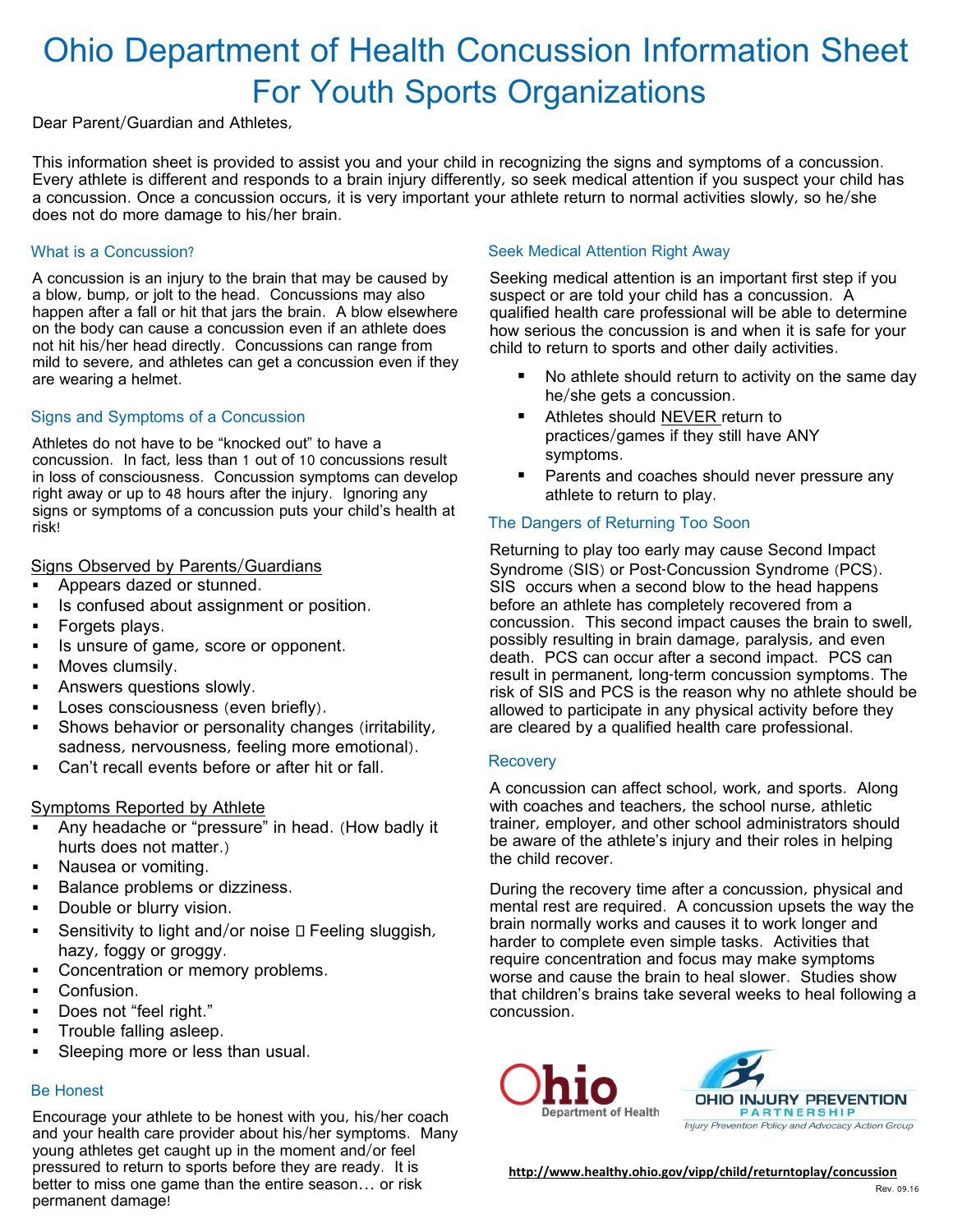#### Returning to Daily Activities

- 1. Be sure your child gets plenty of rest and enough sleep at night – no late nights. Keep the same bedtime weekdays and weekends.
- 2. Encourage daytime naps or rest breaks when your child feels tired or worn-out.
- 3. Limit your child's activities that require a lot of thinking or concentration (including social activities, homework, video games, texting, computer, driving, job‐related activities, movies, parties). These activities can slow the brain's recovery.
- 4. Limit your child's physical activity, especially those activities where another injury or blow to the head may occur.
- 5. Have your qualified health care professional check your child's symptoms at different times to help guide recovery.

## Returning to Learn (School)

- 1. Your athlete may need to initially return to school on a limited basis, for example for only half-days, at first. This should be done under the supervision of a qualified health care professional.
- 2. Inform teacher(s), school counselor or administrator(s) about the injury and symptoms. School personnel should be instructed to watch for:
	- a. Increased problems paying attention.
	- b. Increased problems remembering or learning new information.
	- c. Longer time needed to complete tasks or assignments.
	- d. Greater irritability and decreased ability to cope with stress.
	- e. Symptoms worsen (headache, tiredness) when doing schoolwork.
- 3. Be sure your child takes multiple breaks during study time and watch for worsening of symptoms.
- 4. If your child is still having concussion symptoms, he/ she may need extra help with school‐related activities. As the symptoms decrease during recovery, the extra help or supports can be removed gradually.
- 5. For more information, please refer to Return to Learn at http://www.healthy.ohio.gov/vipp/concussion.aspx

#### **Resources**

ODH Violence and Injury Prevention Program http://www.healthy.ohio.gov/vipp/concussion.aspx

Centers for Disease Control and Prevention http://www.cdc.gov/headsup/basics/index.html

National Federation of State High School Associations [www.nfhs.org](http://www.nfhs.org/)

#### Brain Injury Association of America [www.biausa.org/](http://www.biausa.org/)

#### Returning to Play

1. Returning to play is specific for each person, depending on the sport. Starting 4/26/13, Ohio law requires written

permission from a health care provider before an athlete can return to play. Follow instructions and guidance provided by a health care professional. It is important that you, your child and your child's coach follow these instructions carefully.

- 2. Your child should NEVER return to play if he/she still has ANY symptoms. (Be sure that your child does not have any symptoms at rest and while doing any physical activity and/or activities that require a lot of thinking or concentration).
- 3. Ohio law prohibits your child from returning to a game or practice on the same day he/she was removed.
- 4. Be sure that the athletic trainer, coach and physical education teacher are aware of your child's injury and symptoms.
- 5. Your athlete should complete a step-by-step exercise based progression, under the direction of a qualified healthcare professional.
- 6. A sample activity progression is listed below. Generally, each step should take no less than 24 hours so that your child's full recovery would take about one week once they have no symptoms at rest and with moderate exercise.\*

#### Sample Activity Progression\*

Step 1: Low levels of non-contact physical activity, provided NO SYMPTOMS return during or after activity. (Examples: walking, light jogging, and easy stationary biking for 20‐30 minutes).

Step 2: Moderate, non-contact physical activity, provided NO SYMPTOMS return during or after activity. (Examples: moderate jogging, brief sprint running, moderate stationary biking, light calisthenics, and sportspecific drills without contact or collisions for 30‐45 minutes).

intense non‐contact sports specific drills, agility training and jumping drills for 45‐60 Step 3: Heavy, non-contact physical activity, provided NO SYMPTOMS return during or after activity. (Examples: extensive sprint running, high intensity stationary biking, resistance exercise with machines and free weights, more minutes).

Step 4: Full contact in controlled practice or scrimmage.

Step 5: Full contact in game play.



**Ohio Department of Health** Violence and Injury Prevention Program 246 North High Street, 5th Floor Columbus, OH 43215 (614) 466-2144

**http://www.healthy.ohio.gov/vipp/child/returntoplay/concussion**